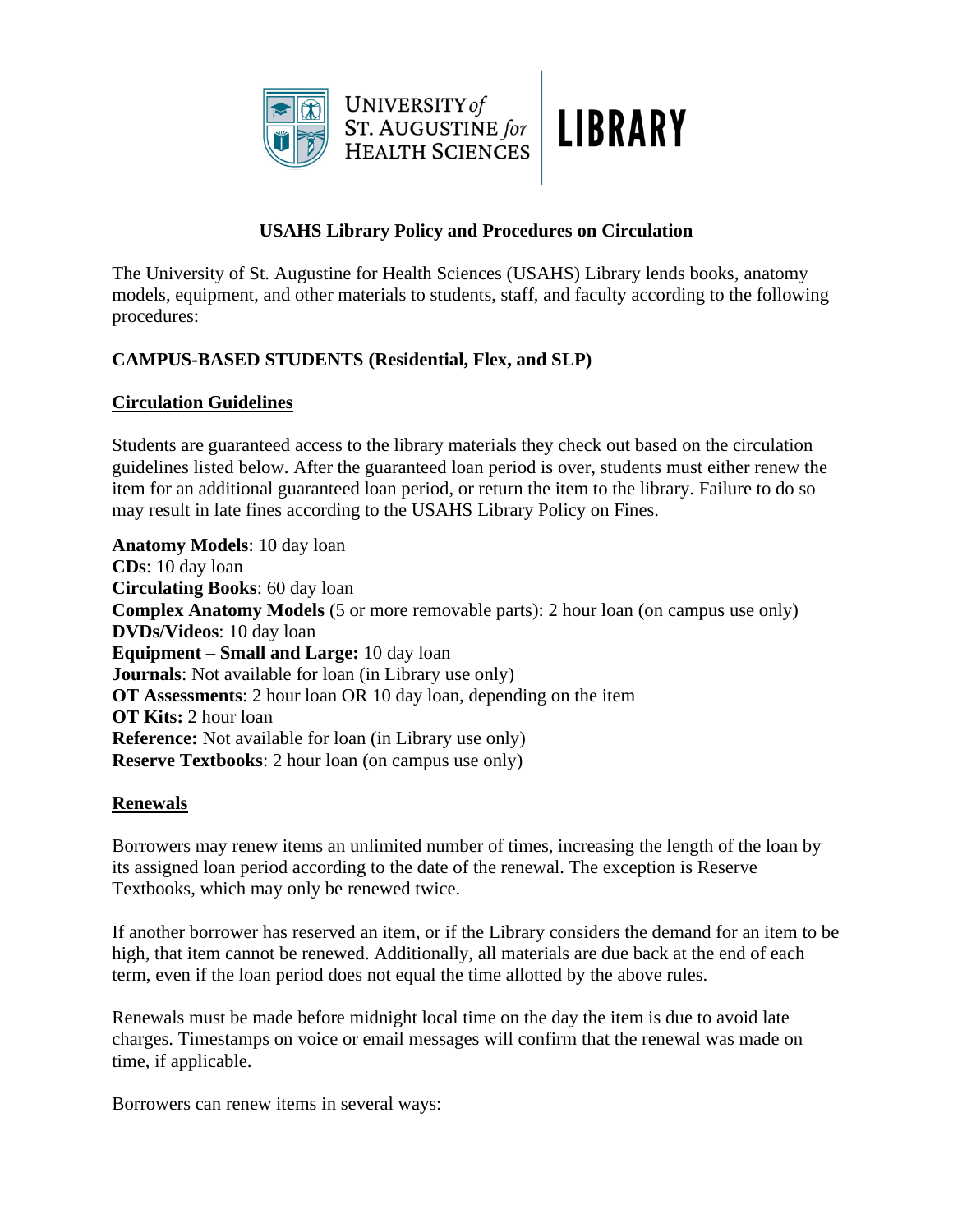- Visit the Library Circulation Desk in person (borrowers do not need to have an item with them to renew it)
- Log in to the [Library Catalog](http://usahs.softlinkliberty.net/liberty/libraryHome.do) to renew items from any computer with Internet access
- Email the library (library @usa.edu) and request that the items be renewed
- Call the library. Leave a message with your name and request to renew, if necessary

Please note that renewals by email or phone message in the evenings or at night may not be processed until the next business day. However, emails and voicemails are date-stamped and the Library staff will make adjustments to the borrower's account based on the day the email or voicemail message was sent (i.e., the day the borrower renewed). In the meantime, the borrower may still receive automatic overdue notice emails from our computer system. To avoid this issue altogether, please renew online using the Library Catalog, or renew in person.

Also note that if there is a waiting list for an item, borrowers cannot renew that item. If a borrower emails or calls to renew and leaves a message, the renewal will not be allowed if there was a waiting list at the time the borrower left the message/sent the email, even if the borrower was not aware there was a waiting list. To avoid this issue altogether, please renew online using the Library Catalog, or renew in person. By these two methods, borrowers will be informed immediately that the renewal is not permitted.

## **Due Dates and Reminders**

It is the responsibility of the borrower to keep track of due dates. Borrowers may do this in several ways:

- Write down the due date given at the time of check-out
- Ask at the Library Circulation Desk, including via email, phone, or chat, for the due date
- Log in to the [Library Catalog](http://usahs.softlinkliberty.net/liberty/libraryHome.do) to check the due date

The Library's electronic system sends automated Reminder notices and Overdue notices to students using students' official USA email address. It is the student's responsibility to check that email account regularly. These notices are courtesy notices and students should not depend solely on the notices to keep track of due dates.

## **Waiting Lists**

While all Library materials are loaned on a first come, first served basis, students may add their names to a waiting list for an item if all the copies of that item at their campus Library are checked out. When a copy of the desired item is returned to the Library, the student will get an email message alerting him/her that the item is available and being held for him/her to pick up.

Students who would like to put their name on the waiting list can do so in two ways. First, students may add their own names to the waiting list using the Library Catalog. When logged in to the [Library Catalog,](http://usahs.softlinkliberty.net/liberty/libraryHome.do) students can search for materials and "Waiting List" them if no copies are available. Choosing an item and clicking the "Waiting List" button will add the student's name to the queue for that item.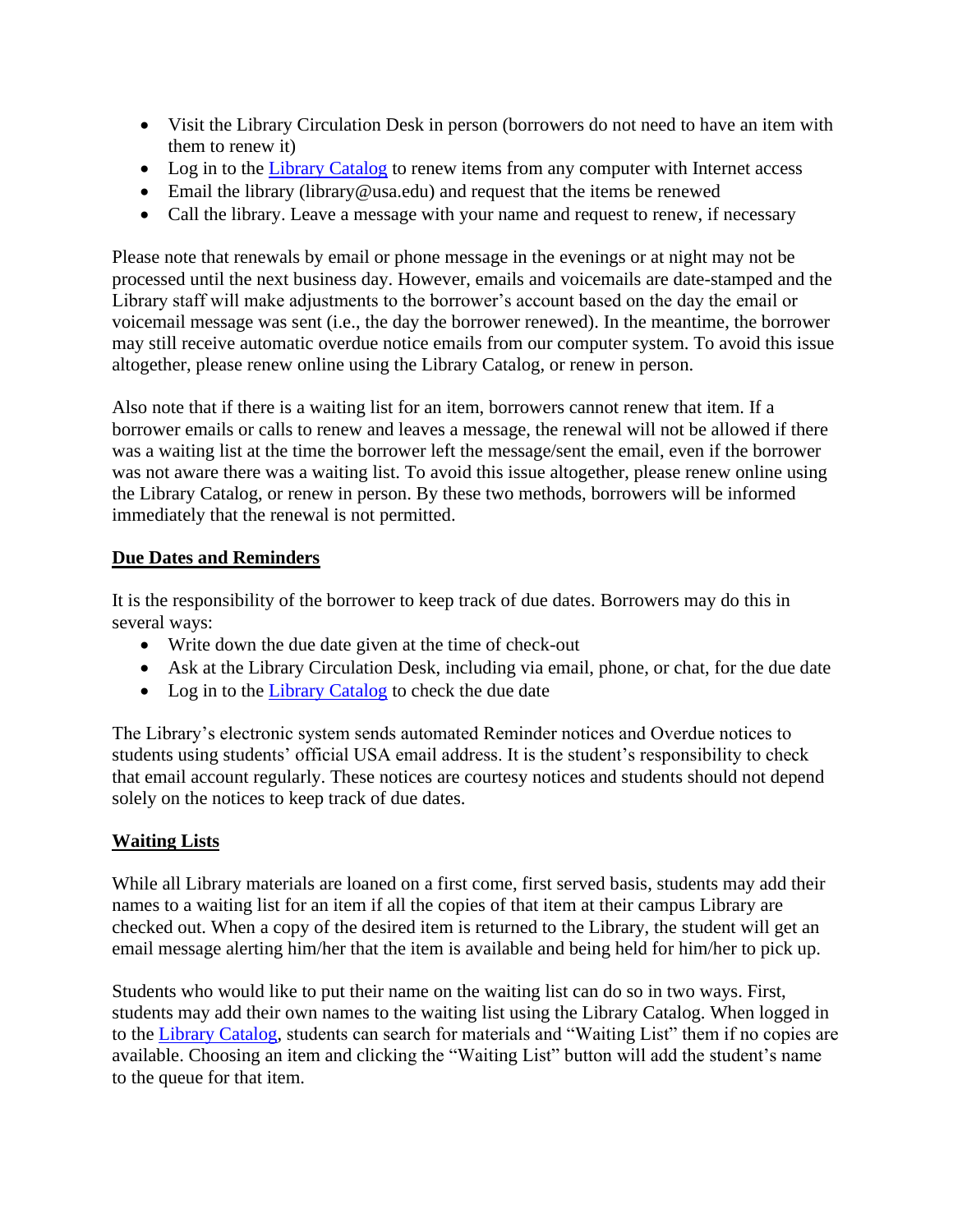Second, students may come in to the Library and have the Library staff add their names to the waiting list for an item.

When a copy of an item with a waiting list is returned to the Library, the Library computer system will automatically send an email to the first person on the waiting list to alert him/her that the item is available and being held for pick up. These emails are sent to the student's official USA email address. It is the student's responsibility to check that email account regularly.

If a student decides that they no longer wants an item after reserving it, they must either delete the hold themself using the Library Catalog, or inform the Library of the change. If a student receives an email alert informing them that a copy of a wait listed item is available, the student must either pick the item up within two days, or reply to the email to inform the Library that they no longer wants the item. After two days, the student forfeits all claims to the copy and the Library will release it back into normal circulation.

Please note that students cannot be on the waiting list for an item they currently have checked out. The student may return the item and then can be added to the waiting list. If Library staff notice a student is not adhering to this policy, they reserve the right to delete the student's name from the waiting list without warning or notification.

#### **Book Exchange between Campuses**

Students at one campus who would like access to books at another campus may request that Library books be mailed to their own campus Library.

Students who would like to do this should check the [Library Catalog](http://usahs.softlinkliberty.net/liberty/libraryHome.do) for desired titles and their availability (Available, On Loan, Reserve, etc.) before emailing the Library with requests.

When logged in to the Library Catalog, students can search for books and "Request" them  $-$  i.e. the Library Catalog sends an automatic email message to the Library with the item information. Students should also include their email address, their campus, and a message indicating that they would like the item mailed to their campus in this automatic email.

Books exchanged between campuses will not be officially checked out to students until they reach the student's home campus. Likewise, the books will be checked in before they are shipped back to their original campus. Late fines are charged according to the USAHS Library Policy on Fines.

The Library staff at the respective campuses will have full responsibility for shipping the materials between campuses.

Some materials, including but not limited to reserve items, reference items, journals, and equipment cannot be exchanged between campuses.

## **Students with Access to Multiple Campus Libraries**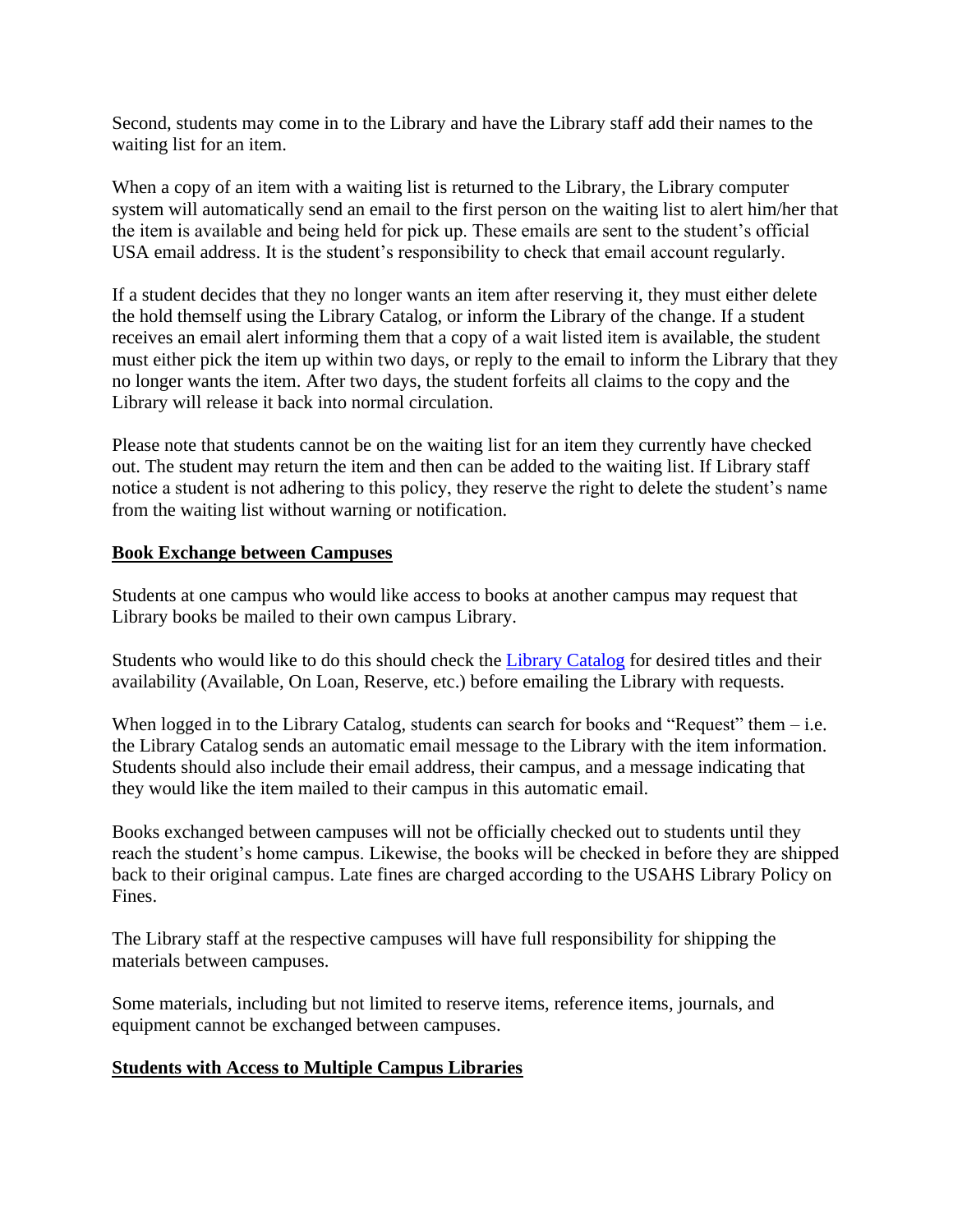Students who live near one campus, but attend classes at another campus (e.g., Flex or SLP students), may borrow items from either campus but must return items to the campus from which they originally borrowed the items. For example, a student should not check items out in St. Augustine and return them in Miami.

# **REMOTE STUDENTS**

# **Circulation Guidelines**

Remote (does not include Flex or SLP students, who have assigned campuses) students may request that Library Circulating Books be mailed to their home or work address. Students who would like to do this should check the [Library Catalog](http://usahs.softlinkliberty.net/liberty/libraryHome.do) for desired titles and their availability (Available, On Loan, Reserve, etc.) before emailing the Library with requests. These books can be located on any campus.

When logged in to the Library Catalog, students can search for materials and "Request" them – i.e. the Library Catalog sends an automatic email message to the Library with the item information. Students should also include their mailing address, email address, and a message indicating that they would like the item mailed to them in this automatic email.

Items mailed to a student's home or work address are entitled to a longer loan period, 70 days, to allow for shipping time. The goal is for the distance education student to be in possession of the item for the typical on campus loan period of that item.

Students are financially responsible for mailing the materials back by their assigned due dates, using a carrier method that will track and insure the package. Late fines are charged according to the USAHS Library Policy on Fines.

Some materials, including but not limited to reserve items, reference items, journals, and equipment cannot be shipped to students.

## **Renewals**

Students may renew items an unlimited number of times, increasing the length of the loan by its assigned loan period according to the date of the renewal.

If another borrower has reserved an item, or if the Library considers the demand for an item to be high, that item cannot be renewed. Additionally, all materials are due back at the end of each term, even if the loan period does not equal the time allotted by the above rules.

Renewals must be made before midnight local time on the day the item is due to avoid late charges. Timestamps on voice or email messages will confirm that the renewal was made on time, if applicable.

Remote students can renew items in several ways:

• Log in to the [Library Catalog](http://usahs.softlinkliberty.net/liberty/libraryHome.do) to renew items from any computer with Internet access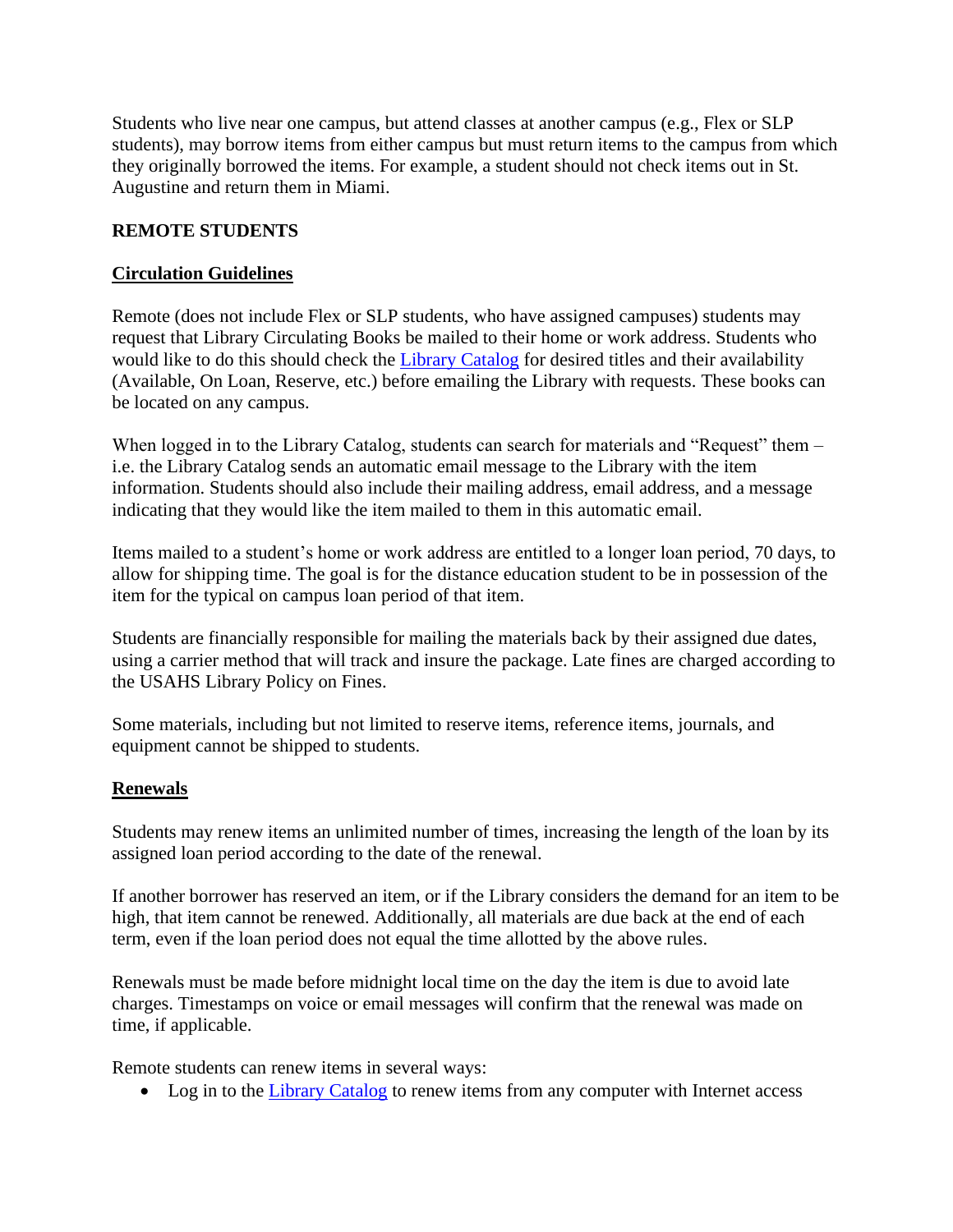- Email the library (library @usa.edu) and request that the items be renewed
- Call the library. Leave a message with your name and request to renew, if necessary

Please note that renewals by email or phone message in the evenings may not be processed until the next business day. However, emails and voicemails are date-stamped and the Library staff will make adjustments to the student's account based on the day the email or voicemail message was sent (i.e. the day the student renewed). In the meantime, the student may still receive automatic overdue notice emails from our computer system. To avoid this issue altogether, please renew online using the Library Catalog.

Also note that if there is a waiting list for an item, students cannot renew that item. If a student emails or calls to renew and leaves a message, the renewal will not be allowed if there was a waiting list at the time the student left the message/sent the email, even if the student was not aware there was a waiting list. To avoid this issue altogether, please renew online using the Library Catalog, which will inform students immediately if the renewal is not permitted.

# **Due Dates and Reminders**

It is the responsibility of the borrower to keep track of due dates. Borrowers may do this in several ways:

- Write down the due date given at the time of check-out
- Ask at the Library Circulation Desk, including via email, phone, or chat, for the due date
- Log in to the Library Catalog with an individual user name and password (assigned at the beginning of each student's first term) to check the due date

The Library's electronic system sends automated Reminder notices and Overdue notices to students using students' official USA email addresses. It is the student's responsibility to check that email account regularly. These notices are courtesy notices and students should not depend solely on the notices to keep track of due dates.

## **STUDENTS ON INTERNSHIP**

Students away from campus on internship may consider themselves temporarily Remote Students and refer to the section of this policy that addresses Remote Students.

Students on internship who check out library items before they leave campus are still expected to return or renew these materials by the due date and return them by the end of the term.

## **NON-DEGREE SEEKING STUDENTS**

Non-Degree Seeking Students do not have borrowing privileges. Please see the Policy on Alumni and Guest Library Use for details.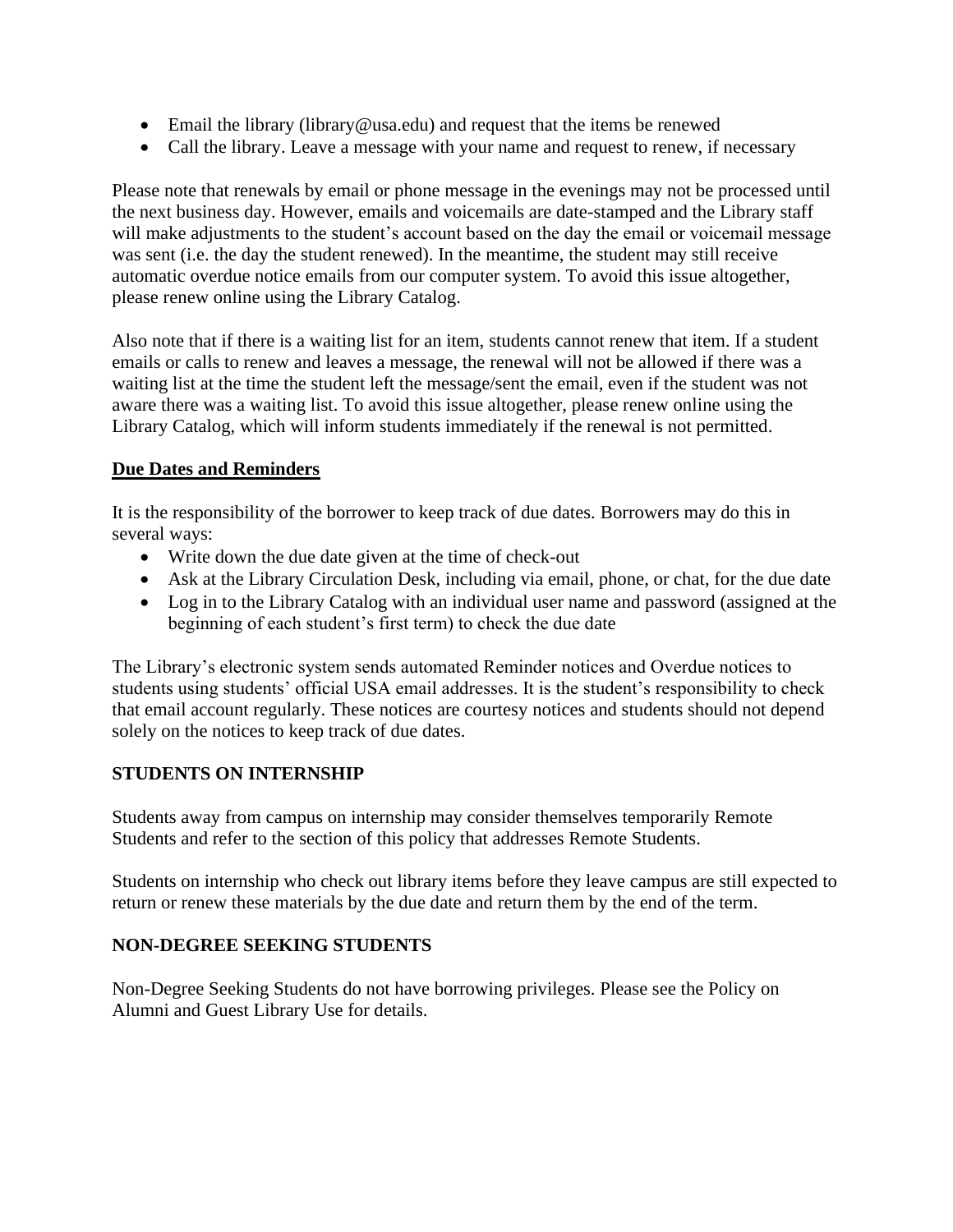#### **USA FACULTY/STAFF**

#### **Circulation Guidelines**

Faculty and staff members are encouraged to check materials out from the USA Library for personal or course-related use. For learning tools like treatment tables and bone models, we ask faculty and staff members to be considerate of the students and their use of these resources by returning the items as quickly as possible.

**Anatomy Models**: 30 day loan **CDs**: 30 day loan **Circulating Books**: 60 day loan **Complex Anatomy Models** (5 or more removable parts): 2 hour loan (on campus use only) **DVDs/Videos**: 30 day loan **Equipment – Small and Large:** 30 day loan **Journals**: Not available for loan (in Library use only) **OT Assessments**: 2 hour loan OR 10 day loan, depending on the item **OT Kits:** 2 hour loan **Reference:** Not available for loan (in Library use only) **Reserve Textbooks**: 2 hour loan (on campus use only)

#### **Renewals**

Reserve Textbooks must be returned by close of business the same day they are checked out. It is important for us to have these materials consistently available for students to access. We encourage faculty members to contact book publishers for a "desk copy" of textbooks from which they are teaching in their courses.

Faculty and staff members may renew all other items an unlimited number of times. The library staff will automatically renew any faculty and staff loans if they are not renewed or returned by the due date. There are no late fees or fines charged for materials faculty and staff members borrow from the library.

#### **Book Exchange between Campuses**

Faculty and staff members at one campus who would like access to books at another campus may request that Library books be mailed to their own campus Library.

Faculty and staff members who would like to do this can email [library@usa.edu](mailto:library@usa.edu) with the title of the requested book and any other relevant information.

Books exchanged between campuses will not be officially checked out to faculty and staff members until they reach the employee's home campus. Likewise, the materials will be checked in before they are shipped back to their original campus.